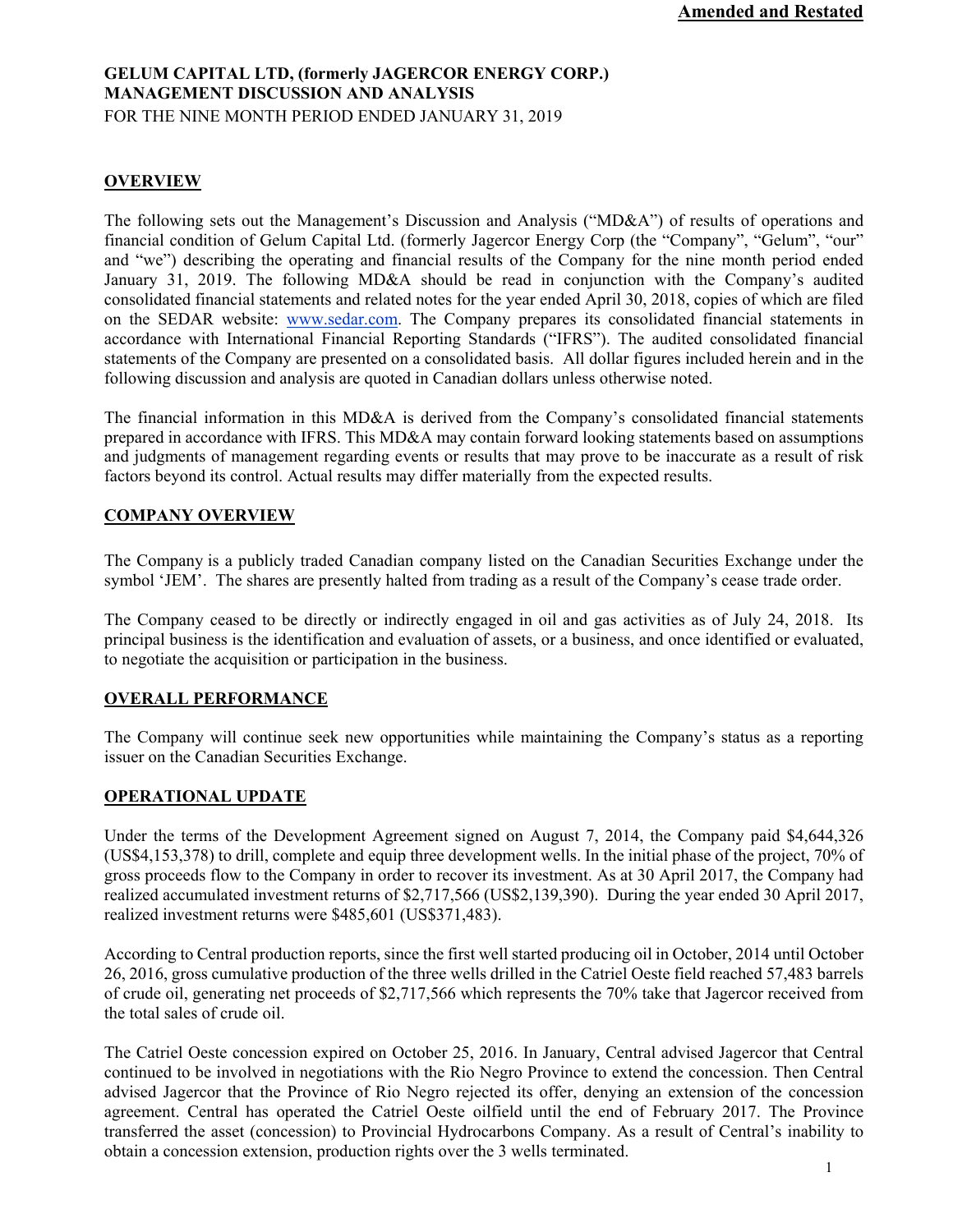The Development Agreement has been impacted (and effectively terminated) by Central's inability to obtain a concession extension.

The Company ceased to be directly or indirectly engaged in oil and gas activities and ceased to be engaged in oil and gas activities as of July 24, 2018.

# **RESULTS OF OPERATIONS**

The Company reported comprehensive income of \$78,860 for the nine month period ended January 31, 2019 (2018 – comprehensive loss of \$1,320,232). Net income for the nine month period ended January 31, 2019, was \$78,860 (2018 – net loss of \$1,549,596).

The Company's operating expenses for the nine month period ended January 31, 2019, included the following:

- General & administrative of  $$31,476 (2018 $646,761)$
- $\bullet$  Business development of \$2,069 (2018 \$27,620)
- Share-based payments of \$Nil (2018 \$70,430)
- Operating costs of  $\text{SNil}$  (2018  $\text{S1,443,579}$ )

General & administrative of \$31,476 (2018 - \$646,761) difference of \$615,285, along with operating costs of \$Nil (2018 - \$1,443,579) are less compared to the same period of the previous year mainly due to the Company divesting its shares of its subsidiary Jager Energia Argentina S.A. ("JEA"), which resulted in decreased operations.

Business development of \$2,069 (2018 - \$27,620) decreased compared to the same period of the previous year due to the costs reduction for marketing.

Share-based payments of \$Nil (2017-\$70,430) the Company granted 250,000 options to directors and officers during the nine month period ended January 31, 2018.

## **SUMMARY OF ANNUAL RESULTS**

As required by Form 51-102F1 the following is a summary of the Company's financial results for the three most recently completed financial years:

| <b>Year ended April 30</b>                    | 2018        | 2017          | 2016          |
|-----------------------------------------------|-------------|---------------|---------------|
| Net loss                                      | \$(688,900) | \$(3,391,809) | \$(1,331,166) |
| Earnings (loss) per share – basic and diluted | \$(0.146)   | \$(0.036)     | \$(0.014)     |
| Total assets                                  | \$27,194    | \$500,412     | \$3,757,833   |
| Short-term liabilities                        | \$48,671    | \$51,092      | \$94,700      |
| Long-term liabilities                         | \$544,779   | <b>SNil</b>   | \$Nil         |
| Cash dividends declared per share             | \$Nil       | \$Nil         | <b>SNil</b>   |

During the year ended April 30, 2016, the Company focused on managing its Catriel Oeste Project and actively sought new opportunities in Oil  $\&$  Gas sector, mainly in Argentina while maintaining the Company's status as a reporting issuer on the Canadian Securities Exchange.

During the year ended April 30, 2017, the Company focused on managing its Catriel Oeste Project until the termination of the contract and actually actively sought new opportunities in Oil & Gas sector, mainly in Argentina while maintaining the Company's status as a reporting issuer on the Canadian Securities Exchange.

During the year ended April 30, 2018, the Company focused on managing the sale of JEA. Due to the sale of JEA, the statement of loss and comprehensive loss reflects the consolidated operations of the Company and JEA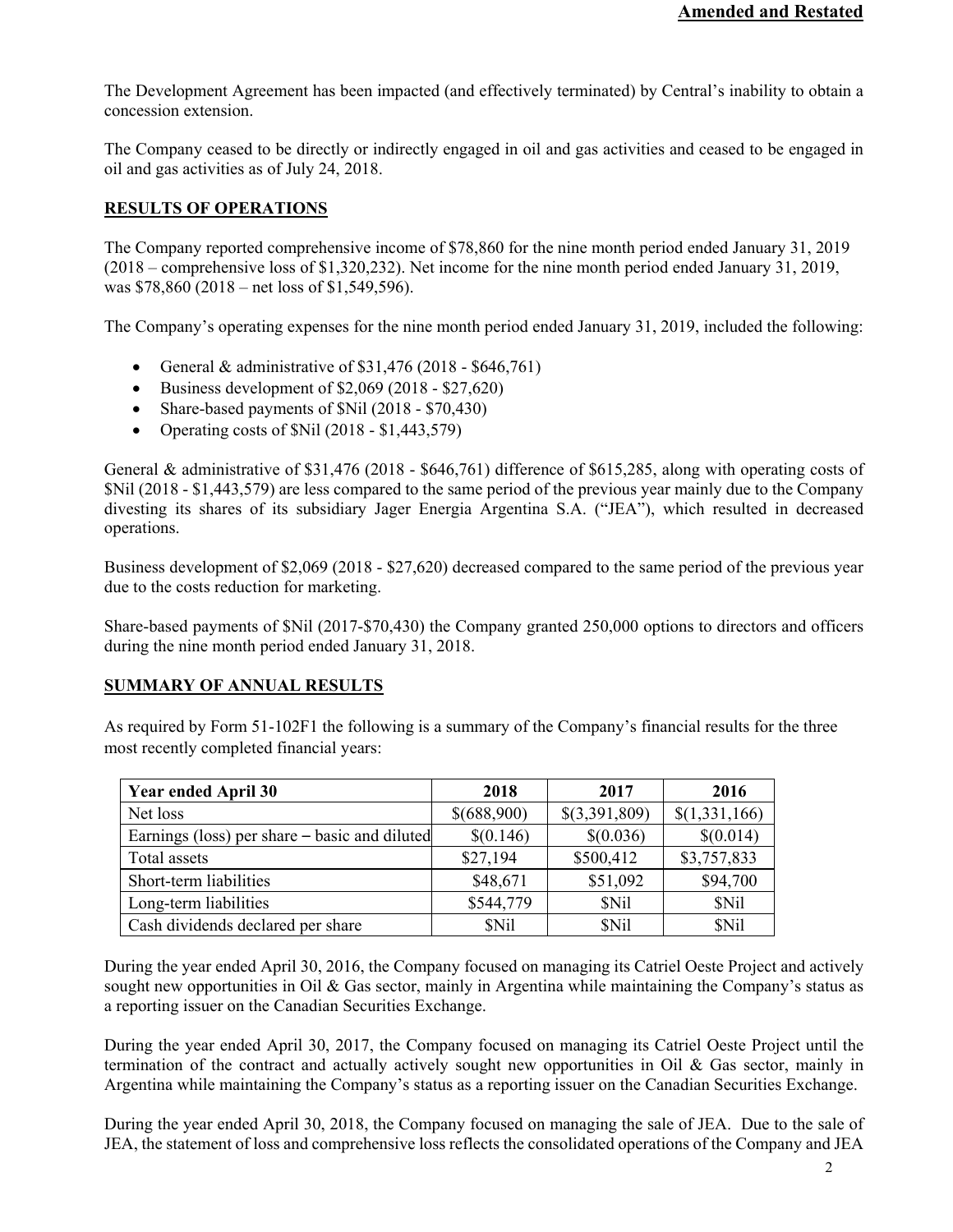for the year ended April 30, 2018. The Company recorded a gain on the disposal of subsidiary \$895,505 and a write-off of loan receivable \$675,109.

# **SUMMARY OF QUARTERLY RESULTS**

| For the quarter ended                            | <b>Jan 31,</b><br>$2019 - Q3$<br>2019 | Oct 31,<br>$2018 - 02$<br>2019 | <b>July 31,</b><br>$2018 - Q1$<br>2019 | Apr 30,<br>$2018 - Q4$<br>2018 |
|--------------------------------------------------|---------------------------------------|--------------------------------|----------------------------------------|--------------------------------|
| Net income (loss)                                | (\$11,480)                            | (\$17,507)                     | \$109,077                              | \$834,906                      |
| Earnings (loss) per share – basic and<br>diluted | \$0.00                                | \$0.00                         | \$0.02                                 | \$0.02                         |
| For the quarter ended                            | <b>Jan 31,</b><br>$2018 - 03$<br>2018 | Oct 31,<br>$2017 - Q2$<br>2018 | <b>July 31,</b><br>$2017 - Q1$<br>2018 | Apr 30,<br>$2017 - Q4$<br>2017 |
| Net income (loss)                                | $(\$846,409)$                         | $(\$372,519)$                  | $(\$304,878)$                          | $(\$3,057,688)$                |
| Earnings (loss) per share – basic and<br>diluted | $(\$0.18)$                            | (\$0.08)                       | (\$0.06)                               | $(\$0.036)$                    |

Following is a summary of the Company's financial results for the eight most recently completed quarters:

The net loss in the quarter ended January 31, 2019 and the quarter ended October 31, 2018 was primarily due to decreased operations due to the sale of JEA in the year ending April 30, 2018. The net income in the quarter ended July 31, 2018 was primarily due to decreased operating costs associated with the sale of JEA and the receipt of previously expensed loan receivables of \$126,004. April 30, 2018 increased compared significantly with the quarter ended January 31, 2018 mainly to the gain on disposal of the subsidiary JEA. Also to negative exchange differences of \$303,159 for recognizing in this quarter the effects of devaluation in the Argentinean subsidiary when translating the foreign currency items (pesos transactions) to functional currency (US dollars) i.e. adjustment for JEA's investment loss. As well, the \$303,159 contemplate positive exchange differences in parent Company due to depreciation of the Canadian currency against US dollar. All other expenses did not show any significant change, except the above mention

The net loss in the quarter ended April 30, 2017 increased compared significantly with the quarter ended January 31, 2017 mainly to negative result with the Development Agreement Termination \$2,582,244. Also to negative exchange differences of \$64,559 for recognizing in this quarter the effects of devaluation in the Argentinean subsidiary when translating the foreign currency items (pesos transactions) to functional currency (US dollars) i.e. adjustment for JEA's investment loss. As well, the \$64,559 contemplate positive exchange differences in parent Company due to depreciation of the Canadian currency against US dollar. All other expenses did not show any significant change, except the above mention

# **LIQUIDITY AND CAPITAL RESOURCES**

As of January 31, 2019, the Company had net working capital (deficit) of \$74,943 (April 30, 2018 (\$46,477)) and cash and cash equivalents of \$121,747 (April 30, 2018 - \$1,438). The increase in cash and cash equivalents is explained by the receipt of previously expensed loan receivables of \$126,004, which also explains the increase in working capital. Management plans to continue analyzing different alternatives to finance the Company's new projects or activities throughout the coming year, either with its own cash flow or private placements.

# **Share transactions:**

During the nine month period ended 31 January 2019 the Company did not issue common shares.

During the year ended 30 April 2018 the Company did not issue common shares.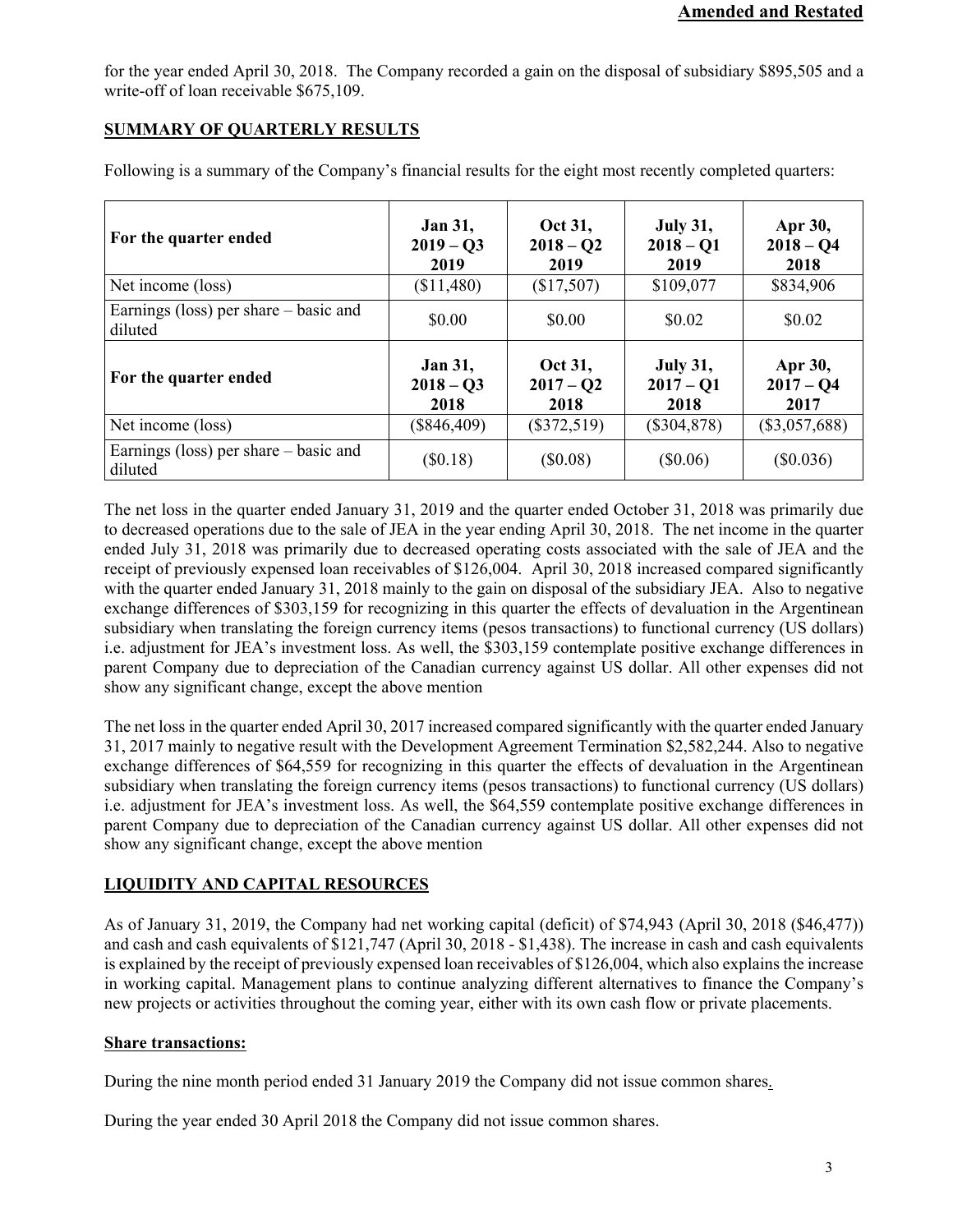# **Cash Flow Activities:**

During the nine month period ended January 31, 2019 and the date of this report, cash used in operating activities was \$30,695 compared to \$360,739 used during the nine month period ended January 31, 2018.

Financing activities during the nine month period ended January 31, 2019 consisted of a recovery of a loan that was previously expensed totaling \$151,004 (2017 - \$Nil).

## **OUTSTANDING SHARES**

## **Outstanding Share Data**

As at January 31, 2019 and the date of this report, there were 4,727,433 common shares.

As at January 31, 2019, there were 250,000 stock options.

As at the date of this report, there were 250,000 stock options.

|                          | Number of shares Share capital |             |
|--------------------------|--------------------------------|-------------|
| Balance January 31, 2019 | 4,727,433                      | \$7,602,883 |

## **OFF-BALANCE SHEET ARRANGEMENTS**

The Company has no off-balance sheet arrangements as at January 31, 2019 or as of the date of this report.

# **TRANSACTIONS WITH RELATED PARTIES**

The amounts due to/from related parties are amounts due to the directors and officers. The balances are unsecured, non-interest bearing and have no specific terms for repayment. These transactions are in the normal course of operations and have been valued in these financial statements at the exchange amount, which is the amount of consideration established and agreed to by the related parties.

|                                    | 31 January<br>2019 | 30 April 2017 |
|------------------------------------|--------------------|---------------|
| CEO (shares to be issued)          | S<br>29,200        | 29,200        |
| Total amount (shares to be issued) | 29,200             | 29,200        |

As at 31 January 2019, related parties include an incentive bonus payable to compensate the Chief Executive Officer payable in 36,500 common shares at a price of \$0.80 per share. Issuance pending since 2016.

On October 14, 2017, convertible notes were issued to two directors (See Note 7).

On April 27, 2018, the Argentinian subsidiary was sold to a director of the Company (See Note 11) for \$25,000.

As at January 31, 2019, there was \$422,299 (April 30, 2018 - \$417,466) due to related parties. The amounts due to related parties are non-interest bearing, unsecured and due on demand.

During the three and nine month periods ended January 31, 2019 and 2018, the Company entered into the following transactions with related parties: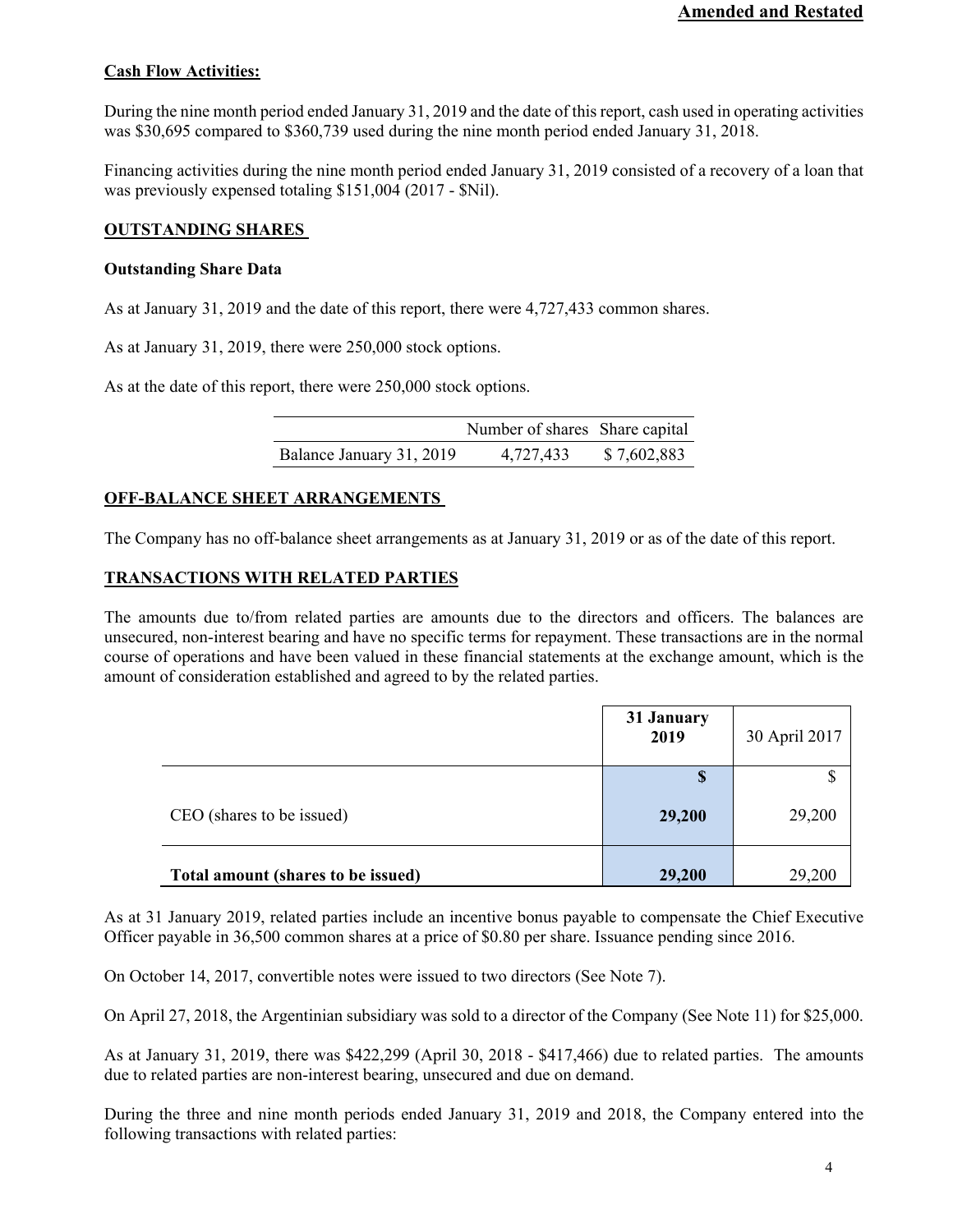|                                                | Three month period ended January<br>31 |        | Nine month period ended<br><b>January 31</b> |              |
|------------------------------------------------|----------------------------------------|--------|----------------------------------------------|--------------|
|                                                | 2019                                   | 2018   | 2019                                         | 2018         |
|                                                | $\boldsymbol{\mathsf{S}}$              | ¢      | D                                            | $\mathbb{S}$ |
| Short-term benefits – Management<br>fees       | ۰                                      | 58,633 |                                              | 248,946      |
| Total key management personnel<br>compensation | ۰                                      | 58,633 | -                                            | 248,946      |

Management fees for the year ended April 30, 2017 correspond to salaries and wages paid in the Argentinean subsidiary to the CEO, CFO and the Corporate Secretary; affected for a salaries reduction during 2018.

# **CRITICAL ACCOUNTING ESTIMATES**

The Company makes estimates and assumptions about the future that affect the reported amounts of assets and liabilities. Estimates and judgments are continually evaluated based on historical experience and other factors, including expectations of future events that are believed to be reasonable under the circumstances.

In the future, actual experience may differ from these estimates and assumptions. The effect of a change in an accounting estimate is recognized prospectively by including it in comprehensive income in the year of the change, if the change affects that year only, or in the year of the change and future years, if the change affects both.

Information about critical judgments in applying accounting policies that have the most significant risk of causing material adjustment to the carrying amounts of assets and liabilities recognized in the financial statements within the next financial year are discussed below:

# i) Exploration and Evaluation Expenditures

The application of the Company's accounting policy for exploration and evaluation expenditures requires judgment in determining whether it is likely that future economic benefits will flow to the Company, which may be based on assumptions about future events or circumstances. Estimates and assumptions made may change if new information becomes available. If, after expenditure is capitalized, information becomes available suggesting that the recovery of expenditure is unlikely, the amount capitalized is written off in the profit or loss in the year the new information becomes available.

## ii) Title to Oil and Gas Property Interests

Although the Company has taken steps to verify title to oil and gas properties in which it has a Project, these procedures do not guarantee the Partner's title. Such properties may be subject to prior agreements or transfers and title may be affected by undetected defects.

## iii) Income Taxes

The Company has not recognized a deferred tax asset, as management believes it is not probable that taxable profit will be available against which deductible temporary differences can be utilized.

## iv) Share-based Payment Transactions

The Company measures the cost of equity-settled transactions with employees by reference to the fair value of the equity instruments at the date at which they are granted. Estimating fair value for share-based payment transactions requires determining the most appropriate valuation model, which is dependent on the terms and conditions of the grant. This estimate also requires determining the most appropriate inputs to the valuation model including the expected life of the stock option, volatility and dividend yield and making assumptions about them.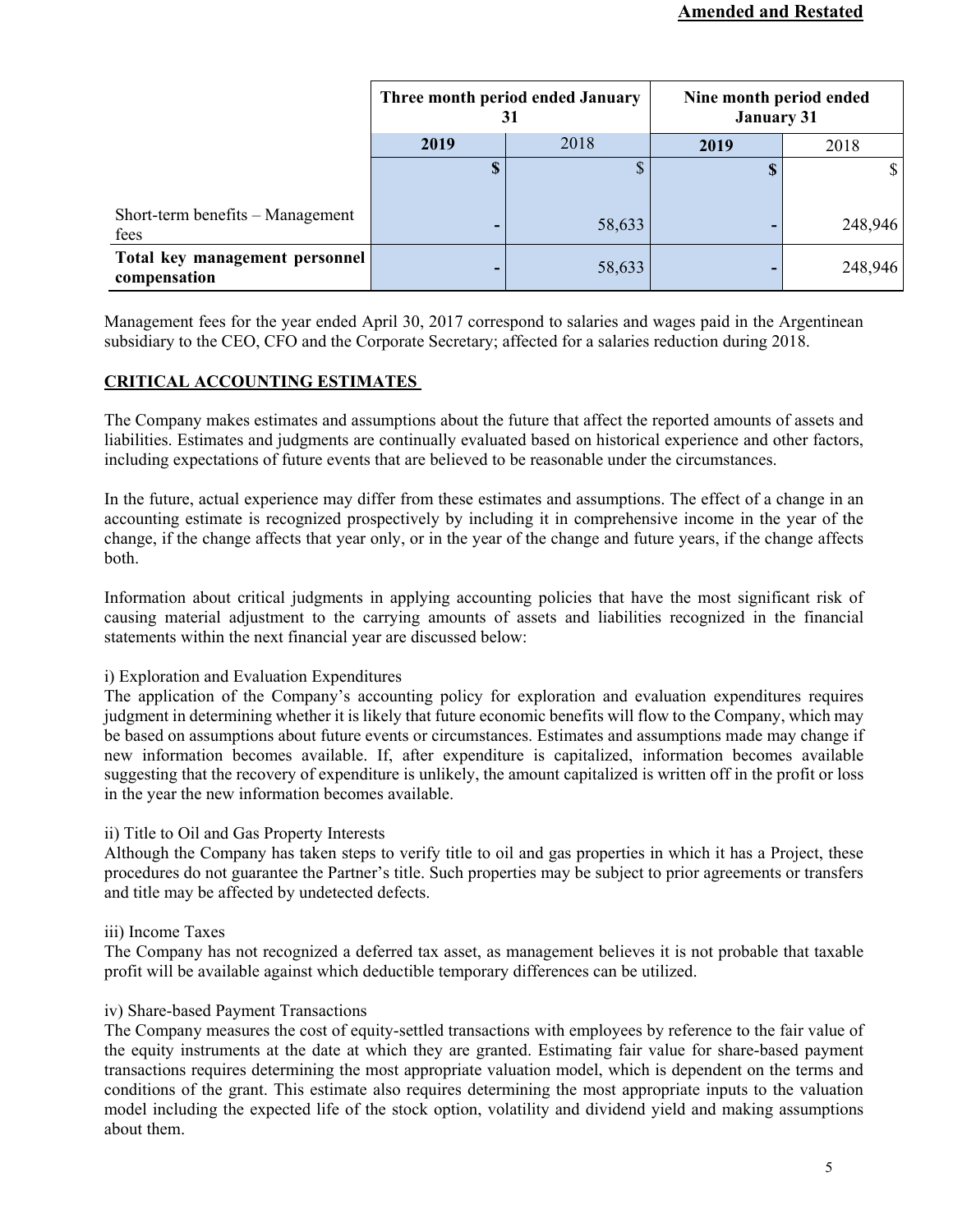v) Foreign currencies

The functional currency of each of the Company's entities is measured using the currency of the primary economic environment in which that entity operates. The Company determined that its functional currency is the Canadian dollar for its parent, and it is the US dollar for its Argentinean subsidiary commencing October 2014, prior to which it was the Canadian dollar. The functional currency of the Company's Argentinean subsidiary was changed to US dollars as a result the Company's investment made and returns received during the year being denominated in US dollars.

Foreign currency transactions are translated into functional currency using the exchange rates prevailing at the date of the transaction. Foreign currency monetary items are translated at the period-end exchange rate. Nonmonetary items measured at historical cost continue to be carried at the exchange rate at the date of the transaction. Non-monetary items measured at fair value are reported at the exchange rate at the date when fair values were determined.

The financial results and position of foreign operations whose functional currency is different from the reporting currency are translated as follows:

- i) assets and liabilities are translated at period-end exchange rates prevailing at that reporting date; and
- ii) income and expenses are translated at average exchange rates for the period.

Exchange gains and losses arising on translation are recognized in accumulated other comprehensive loss.

For a detailed summary of the Company's significant accounting policies, the readers are directed to Note 3 of audited consolidated financial statements for the year ended April 30, 2018 that are available on SEDAR at www.sedar.com.

### **RISKS AND UNCERTAINTIES**

The Company believes that the following risks and uncertainties may materially affect its success.

### **Limited Operating History**

The Company has no history of business or exploitation operations, revenue generation or production history. The Company was incorporated on June 8, 1987 and has not yet generated a significant profit from its activities. The Company is subject to all of the business risks and uncertainties associated with any new business enterprise, including the risk that it will not achieve its growth objective. The Company anticipates that it may take several years to achieve positive free cash flow.

### **Credit risk**

Credit risk is the risk of an unexpected loss if a customer or counterparty to a financial instrument fails to meet its contractual obligations and arises primarily from the Company's cash and cash equivalents. The Company manages its credit risk relating to cash and cash equivalents by dealing with only with highly-rated financial institutions. As a result, credit risk is considered insignificant.

### **Currency Risk**

Currency risk is the risk to the Company's earnings that arises from fluctuations of foreign exchange rates and the degree of volatility of these rates.

Historically, the Company may have had available funds in Argentina. Thus, the Company's ability to repatriate funds from Argentina is governed by the Argentine Republic Central Bank (BCRA), which imposes a number of monetary and currency exchange control measures that may include tight restrictions to access foreign currency to transfer funds abroad.

### **Substantial Capital Requirements and Liquidity**

Substantial additional funds for the establishment of the Company's operations will be required. No assurances can be given that the Company will be able to raise the additional funding that may be required for such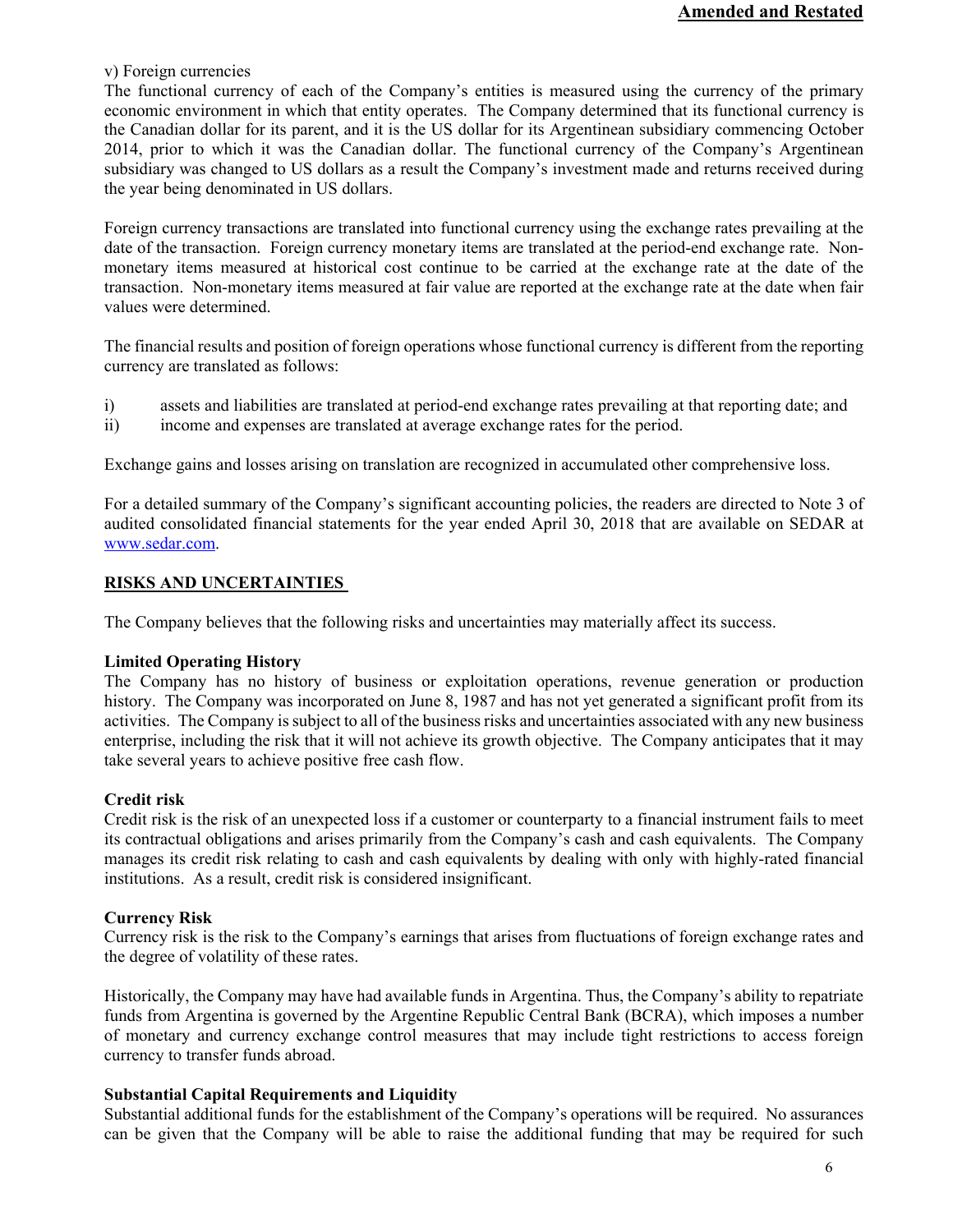activities, should such funding not be fully generated from operations. To meet such funding requirements, the Company may be required to undertake additional equity financing, which would be dilutive to shareholders. Debt financing, if available, may also involve restrictions on financing and operating activities. There is no assurance that additional financing will be available on terms acceptable to the Company or at all. If the Company is unable to obtain additional financing as needed, it may be required to reduce the scope of its operations or anticipated expansion, and pursue only those development plans that can be funded through cash flows generated from its existing operations.

The Company manages liquidity risk by maintaining an adequate level of cash and cash equivalents to meet its ongoing obligations. The Company continuously reviews its actual expenditures and forecast cash flows and matches the maturity dates of its cash and cash equivalents to capital and operating needs. The Company has been successful in raising equity financing in the past; however, there is no assurance that it will be able to do so in the future.

## **Regulatory Requirements**

The current or future operations of the Company will likely require permits from various governmental authorities, and such operations are and will be governed by laws and regulations governing exploration, development, production, taxes, labor standards, occupational health, waste disposal, toxic substances, land use, environmental protection, site safety and other matters. Companies engaged in the exploration and development of hydrocarbon properties generally experience increased costs and delays in development and other schedules as a result of the need to comply with applicable laws, regulations and permits. There can be no assurance that all permits which the Company may require for the facilities and conduct of exploration and development operations will be obtainable on reasonable terms or that such laws and regulation would not have an adverse effect on any exploration and development project which the Company might undertake.

Failure to comply with applicable laws, regulations and permitting requirements may result in enforcement actions, including orders issued by regulatory or judicial authorities causing operations to cease or be curtailed, and may include corrective measures requiring capital expenditures, installation of additional equipment or remedial actions. Parties engaged in exploration and development operations may be required to compensate those suffering loss or damage by reason of the exploration and development activities and may have civil or criminal fines or penalties imposed upon them for violation of applicable laws or regulations. Amendments to current laws, regulation and permits governing operations and activities of mineral companies, or more stringent implementation thereof, could have a material adverse impact on the Company and cause increases in capital expenditures or exploration and development costs or require abandonment or delays in the development of new properties.

### **Financing Risks and Dilution to Shareholders**

The Company will have limited financial resources. There can be no assurance that the Company will be able to obtain adequate financing in the future or that such financing will be available on favorable terms or at all. It is likely such additional capital will be raised through the issuance of additional equity, which will result in dilution to the Company's shareholders.

## **Competition**

There is competition within every industry for projects considered to have commercial potential. The Company will compete with other companies, many of which have greater financial, technical and other resources than the Company, for, among other things, the acquisition of claims, leases and other interests as well as for the recruitment and retention of qualified employees and other personnel.

### **Reliance on Management and Dependence on Key Personnel**

The success of the Company will be largely dependent upon on the performance of the directors and officers and the ability to attract and retain key personnel. The loss of the services of these persons may have a material adverse effect on the Company's business and prospects. The Company will compete with numerous other companies for the recruitment and retention of qualified employees and contractors. There is no assurance that the Company can maintain the service of its directors and officers or other qualified personnel required to operate its business. Failure to do so could have a material adverse effect on the Company and its prospects.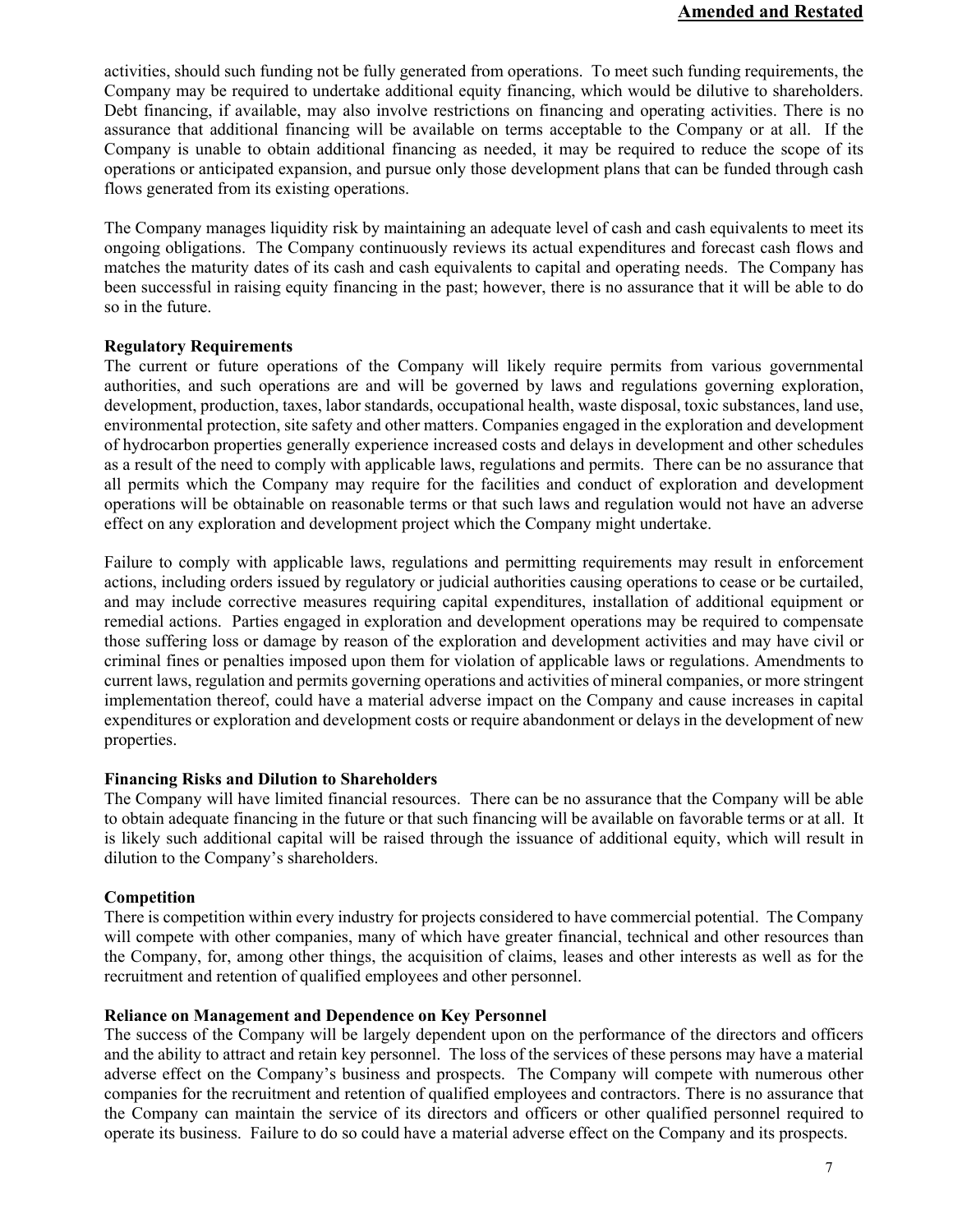# **Uninsurable Risks**

Exploration, development and production operations on hydrocarbon properties involve numerous risks, including unexpected or unusual geological operating conditions, rock bursts, cave-ins, fires, floods, earthquakes and other environmental occurrences. It is not always possible to obtain insurance against all such risks and the Company may decide not to insure against certain risks as a result of high premiums or other reasons. Should such liabilities arise, they could have an adverse impact on the Company's results of operations and financial condition and could cause a decline in the value of the Company shares. The Company does not intend to maintain insurance against environmental risks.

# **Litigation**

The Company and/or its directors may be subject to a variety of civil or other legal proceedings, with or without merit.

# **FORWARD-LOOKING STATEMENTS**

This MD&A contains forward-looking statements. Forward-looking statements are projections of events, revenues, income, future economic performance or management's plans and objectives for future operations. In some cases, you can identify forward-looking statements by the use of terminology such as "may", "should", "expects", "plans", "anticipates", "believes", "estimates", "predicts", "potential" or "continue" or the negative of these terms or other comparable terminology. Examples of forward-looking statements made in this MD&A include statements about the Company's business plans; the costs and timing of its developments; its future investments and allocation of capital resources; requirements for additional capital. These statements are only predictions and involve known and unknown risks, uncertainties and other factors, any of which may cause our or our actual results, levels of activity, performance or achievements to be materially different from any future results, levels of activity, performance or achievements expressed or implied by these forward-looking statements.

While these forward-looking statements and any assumptions upon which they are based are made in good faith and reflect our current judgment regarding the direction of the Company's business, actual results will almost always vary, sometimes materially, from any estimates, predictions, projections, assumptions or other future performance suggested herein. Except as required by applicable law, including the securities laws of the Canada, the Company does not intend to update any of the forward-looking statements to conform these statements to actual results.

# **MANAGEMENT'S REPORT ON INTERNAL CONTROLS OVER FINANCIAL REPORTING**

Under National Instrument 52-109 *Certification of Disclosure in Issuers' Annual and Interim Filings*, the Chief Executive Officer ("CEO") and Chief Financial Officer ("CFO") of the Company will file a Venture Issuer Basic Certificate with respect to the financial information contained in the unaudited interim financial statements and the audited annual financial statements and respective accompanying MD&A.

In contrast to the "full" certificate under National Instrument 52-109, the Venture Issuer Basic Certification includes a 'Note to Reader' stating that the CEO and CFO do not make any representations relating to the establishment and maintenance of disclosure controls and procedures and internal control over financing reporting, as defined in NI 52-109.

# **RECENT ACCOUNTING PRONOUNCEMENTS**

Certain new standards, interpretations, amendments and improvements to existing standards were issued by the IASB or the IFRIC that are mandatory for accounting periods beginning on or after January 1, 2018. The following standard has been adopted by the Company and has not had any impact on the company's financial statements: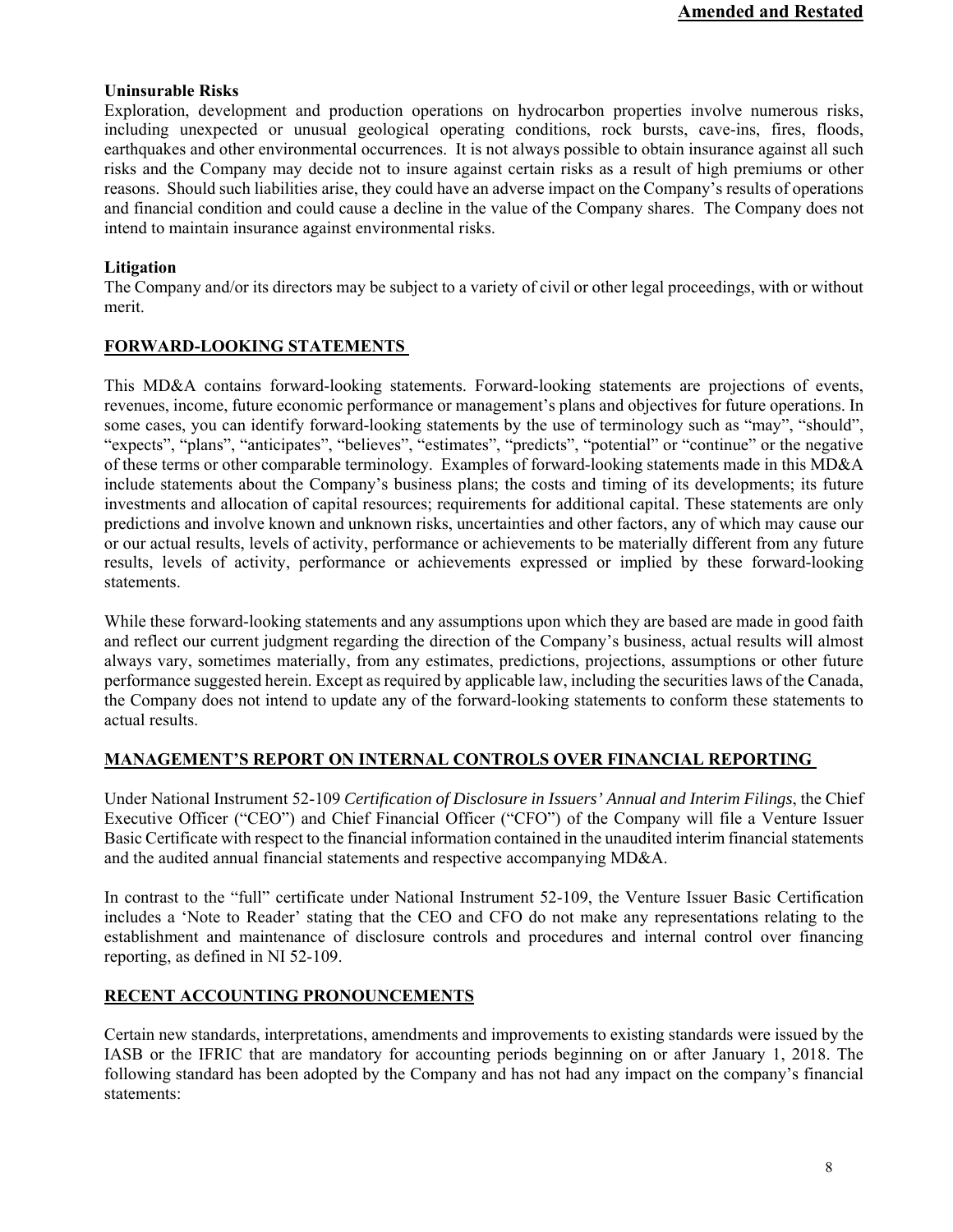IFRS 9: New standard that replaced IAS 39 for classification and measurement, effective for annual periods beginning on or after January 1, 2018. The following standards, amendments to standards and interpretations have been issued for annual periods beginning on or after January 1, 2019. The following standard has not yet been adopted by the Company and is being evaluated to determine its impact.

IFRS 16 is a new standard that sets out the principles for recognition, measurement, presentation, and disclosure of leases including guidance for both parties to a contract, the lessee and the lessor. The new standard eliminates the classification of leases as either operating or finance leases as is required by IAS 17 and instead introduces a single lessee accounting model.

# **FINANCIAL AND OTHER INSTRUMENTS**

# *Fair Value*

The fair value of the Company's accounts receivable, and trade and other payables, approximate carrying value, which is the amount recorded on the consolidated statement of financial position. The fair value of the Company's investment, carried at amortized cannot be determined as there is no fixed terms of repayment. The Company's other financial instruments, cash and cash equivalents, and short-term investment, under the fair value hierarchy are based on level one quoted prices in active markets for identical assets or liabilities.

The following table provides an analysis of the Company's financial instruments that are measured subsequent to initial recognition at fair value, grouped into Level 1 to 3 based on the degree to which the inputs used to determine the fair value are observable.

- Level 1 fair value measurements are those derived from quoted prices in active markets for identical assets or liabilities.
- Level 2 fair value measurements are those derived from inputs other than quoted prices included within Level 1, that are observable either directly or indirectly.
- Level 3 fair value measurements are those derived from valuation techniques that include inputs that are not based on observable market data. As at 31 January 2019, the Company does not have any Level 3 financial instruments.

# *Management of financial risks*

The financial risk arising from the Company's operations are credit risk, liquidity risk, interest rate risk, currency risk and commodity price risk. These risks arise from the normal course of operations and all transactions undertaken are to support the Company's ability to continue as a going concern. The risks associated with these financial instruments and the policies on how to mitigate these risks were set out in the "Risks and Uncertainties" section on page 10. Management manages and monitors these exposures to ensure appropriate measures are implemented on a timely and effective manner.

Unless otherwise noted, it is management's opinion that the Company is not exposed to significant interest or commodity risk arising from these financial instruments.

# **DIRECTORS**

Certain directors of the Company are also directors, officers and/or shareholders of other companies that are similarly engaged in the business of acquiring, developing and exploring natural resource properties. Such associations may give rise to conflicts of interest from time to time. The directors of the Company are required to act in good faith with a view to the best interests of the Company and to disclose any interest they may have in any project opportunity of the Company. If a conflict of interest arises at a meeting of the board of directors, any director in a conflict will disclose his/her interest and abstain from voting in the matter(s). In determining